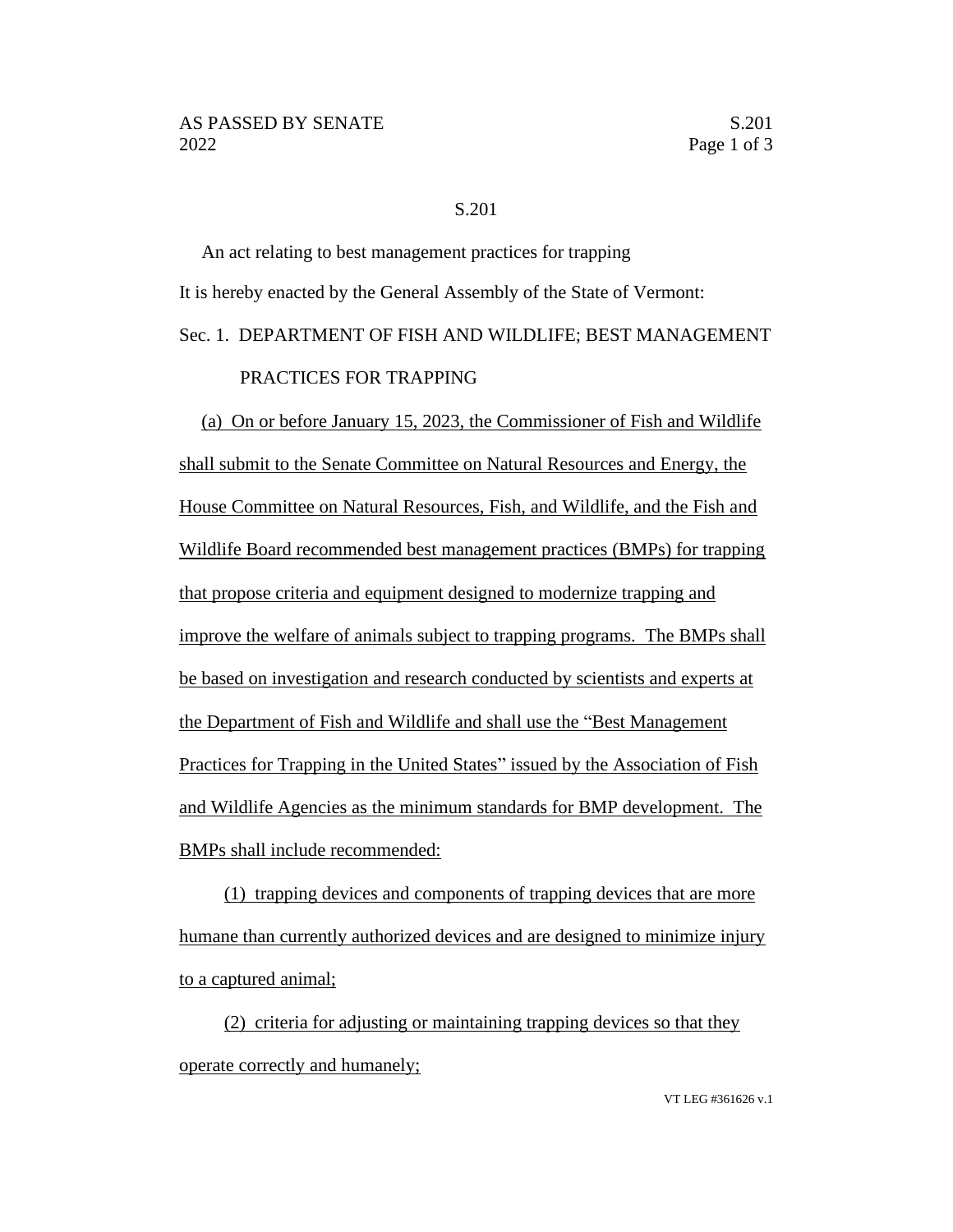(3) trapping techniques, including the appropriate size and type of a trap for target animals, use of lures or other attractants, and trap safety;

(4) requirements for the location of traps, including the placing of traps for purposes other than nuisance trapping at a safe distance, from public trails, class 4 roads, playgrounds, parks, and other public locations where persons may reasonably be expected to recreate; and

(5) criteria for when live, captured animals should be released or dispatched.

(b) The report required under subsection (a) of this section shall include a recommendation from the Commissioner of Fish and Wildlife for funding the replacement of currently authorized trapping devices with trapping devices that are compliant with the recommended BMPs. The Commissioner's recommendation shall include alternatives financed with public funding, private funding, or some combination of public and private funding.

(c) In developing the BMPs required under subsection (a) of this section, the Commissioner shall provide an opportunity for public review and comment and shall hold at least one public hearing regarding the proposed BMPs.

(d) As used in this section, "trapping" means to take or attempt to take furbearing animals with traps including the dispatching of lawfully trapped furbearing animals.